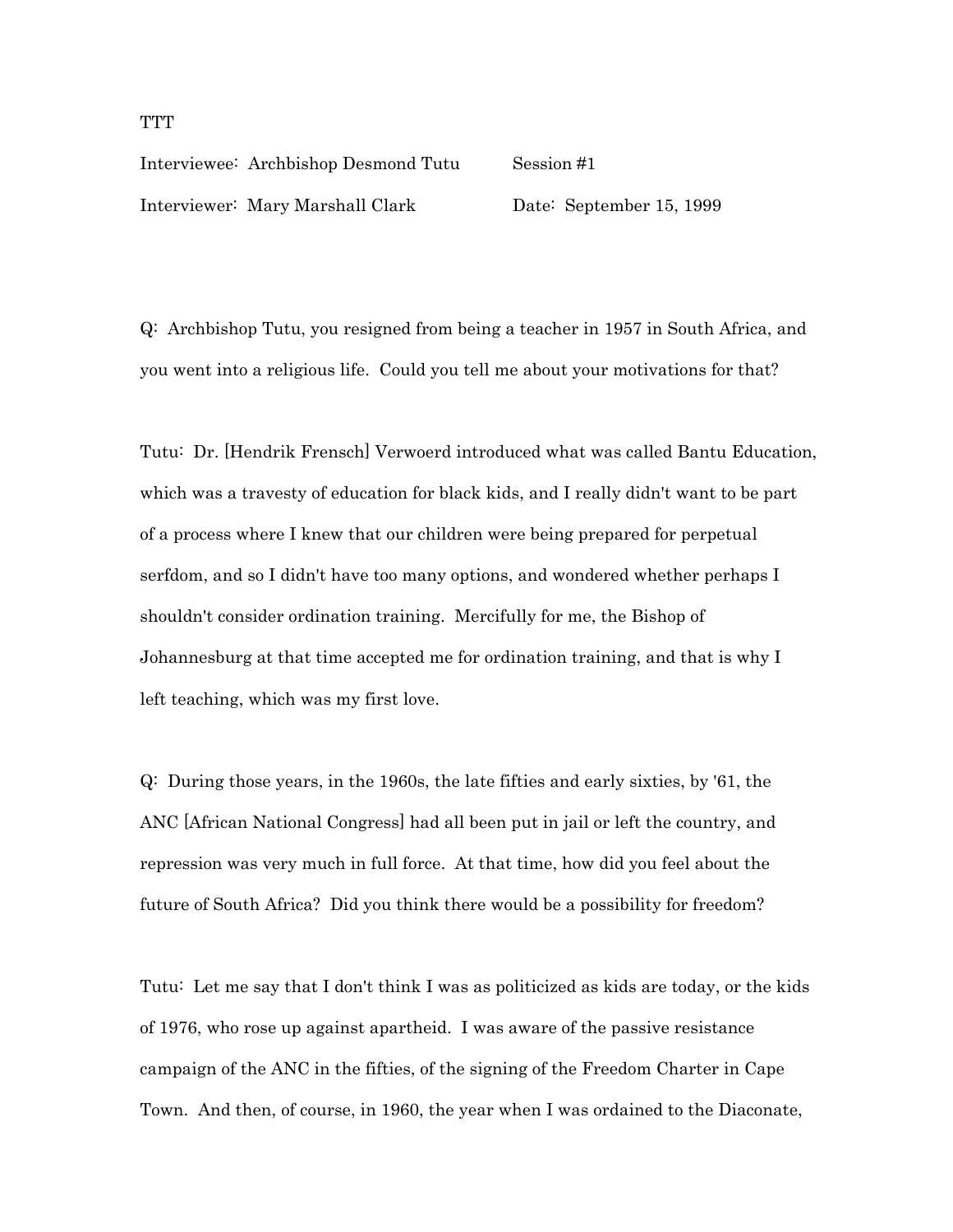March of that year, Sharpeville happened, and I think many of us--that was a devastating episode when our bishop, the Bishop of Johannesburg, was deported back to England, and I think one was then beginning to become a great deal more politically conscious, and things looked very bleak.

I happened to, when I finished my studies in my ordination, to go to England with my family, and you got to be aware of the way people were feeling, that when Dr. Verwoerd was assassinated, my son, who was quite young then, when he saw the posters, he was out with his mother, shopping, yelled, I mean, with excitement, "Mommy, Mommy! They have killed Verwoerd!"

Q: And he knew that there was some possibility of hope.

Tutu: I suppose what he was saying was to articulate a deep frustration and anger, which was very widespread, that maybe things would change likely for the better, but things actually got horrendously worse from that moment on, right up to when freedom came. Apartheid just got more and more repressive. Many more of our people were being detained, others going into exile, and, of course, the Truth and Reconciliation Commission has revealed the quite gruesome atrocities that were perpetrated to maintain apartheid, and, of course, also perpetrated by those who sought to oppose apartheid.

Q: I want to go back a little bit to your theological beliefs. Could you describe Ubuntu theology for me?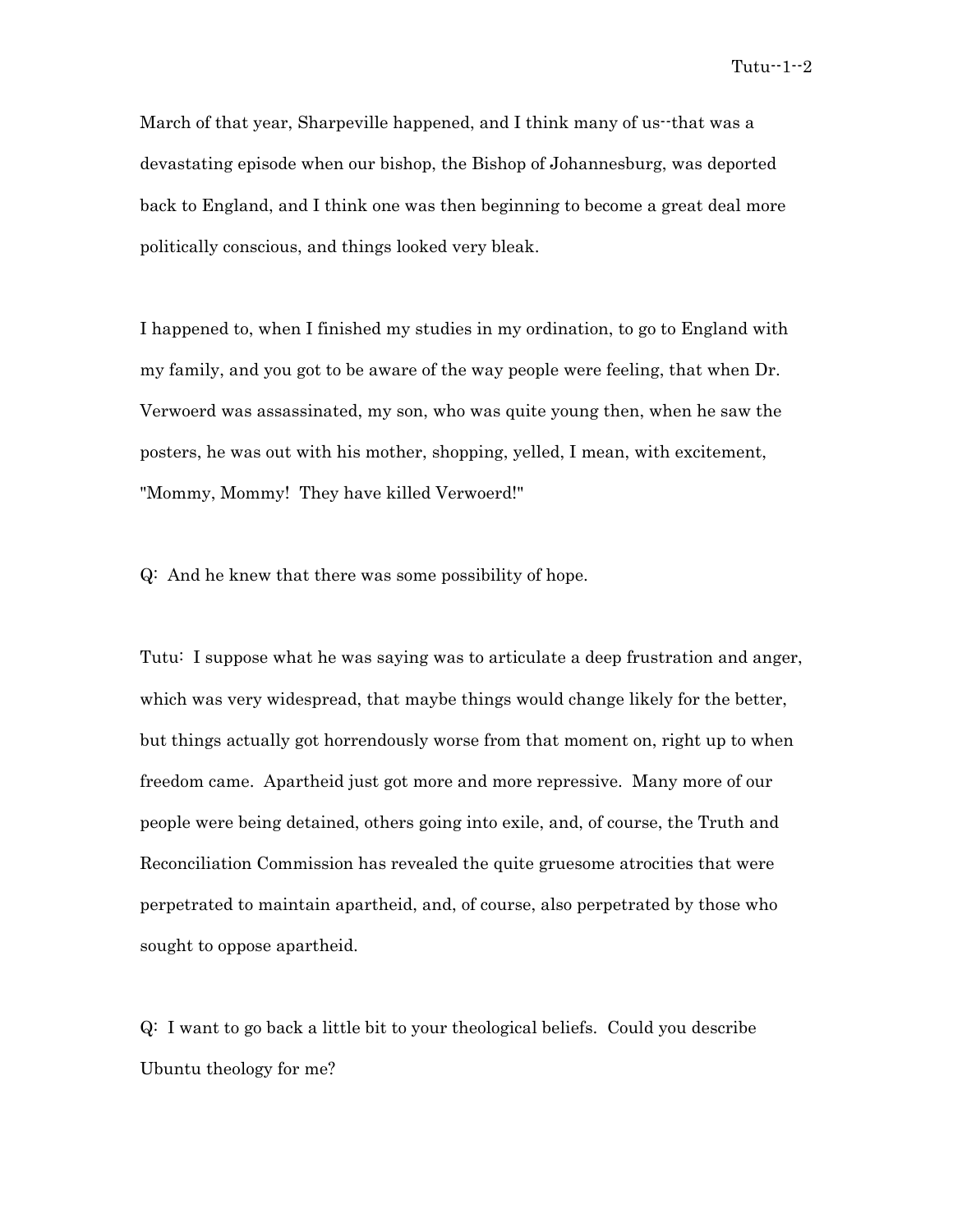Tutu: Yes. On the whole, I think that, even with the training that I went to get at King's College, London, I was fairly traditional, and when I came back, I went to teach, and I was more or less regurgitating sort of Western theology. The change came over me, I believe, when I went to work for the World Council of Churches, for something called the Theological Education Fund [TEF], and were based in Bromley, London.

Amongst my colleagues were people from various parts of the world. One was someone from Latin America. I then encountered, for the first time, the heady stuff of liberation theology. The TEF worked under a mandate called contextualization, where you were saying, "You've got try and make, or help to make, the gospel relevant to its particular setting." It's the same thing as people used to call "indigenization," rooting the faith in the soil of whatever it might have been. This, as I say, was quite heady stuff and really began to make the scriptures come alive, and it was quite exhilarating.

So when one went back, as I did, when I was asked to become Dean of Johannesburg, there were not too many of us blacks in prominent positions, and it seemed then that I was being afforded a platform that didn't fall to too many of our people, and for some reason, too, the media were somehow willing me to succeed, and so I had the very great privilege of being in a fairly prominent position, where I might just be able to articulate the aspirations of our people.

It was then in 1975-'76 that I wrote to Mr. [Balthazar Johannes] Vorster, warning him, because I did have this very powerful foreboding that we were on the verge of a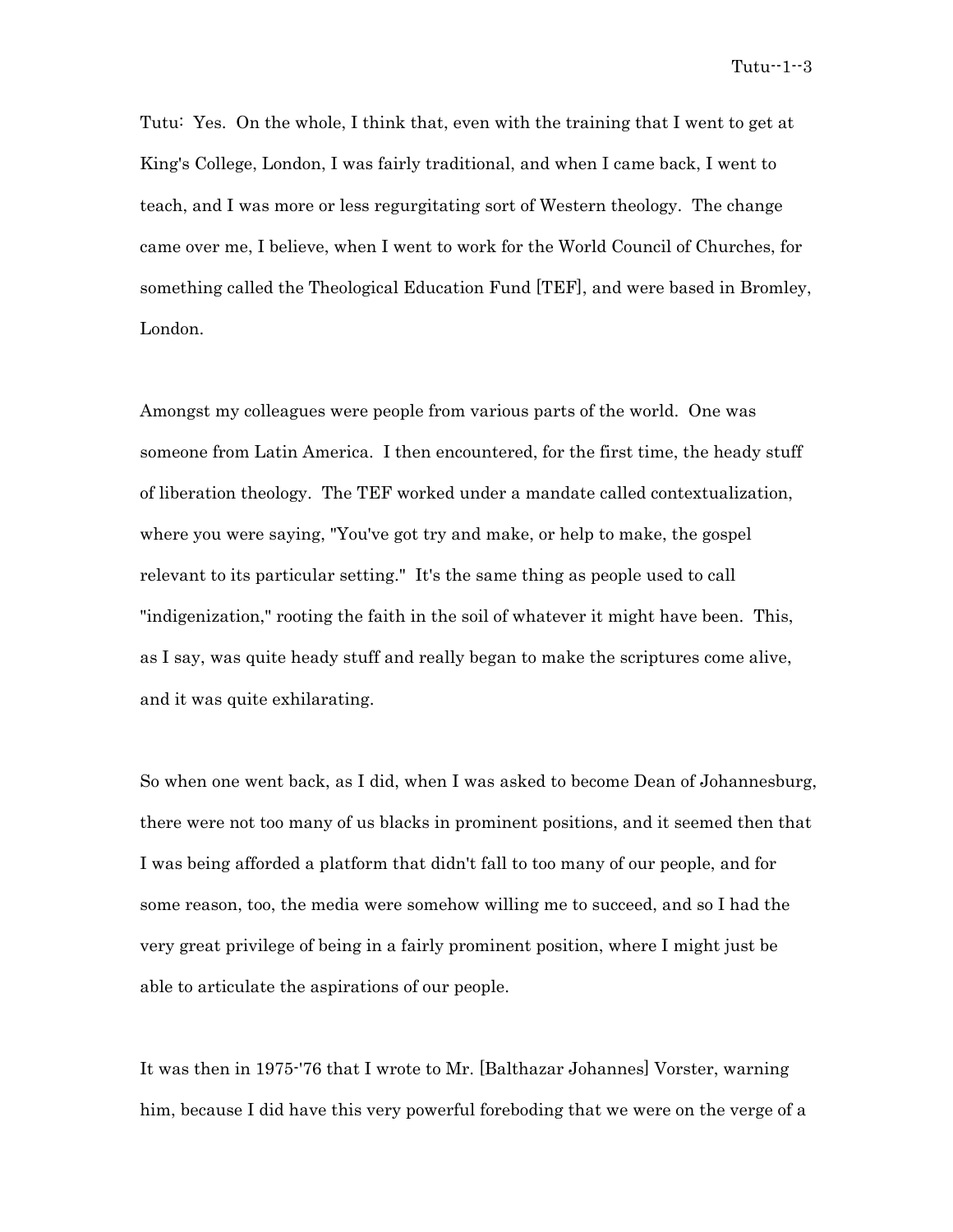catastrophe. We seemed to be about to have an explosion. I wrote seeking to warn him that there was still the possibility, if the government did something fairly dramatic and we gave things that were not too radical, really, as suggestions, about what to do. And he dismissed my letter contemptuously. In fact, he said he didn't think I had written it. [Laughter] And that was about May 1976. A few weeks later, June the 16th happened, when Soweto erupted. And South Africa has never been the same.

Q: When you say that South Africa was never the same after Soweto, could you say what you mean by that?

Tutu: Well, from that point on, it became quite clear that our people had had it up to their back teeth, as it were, and even more, it was the fact that we had a new generation. These kids were scared, really, of nothing. You know, I mean, you said to them about the police. So what? I mean, police dogs. They were being detained at a very early age and going into exile. They really showed us up, we, the older ones who had often thought that we were opposed to apartheid, but they were ready to lay down their lives. And it was quite--in a way it was quite devastating, to find that children were almost--they were not entirely fatalistic, but I mean, they said, "If I die and that is the price of freedom, I don't mind."

Well, you were thrilled also to know that there was something in us that could not be manipulated, because, you see, these were products of Bantu Education which had sought to produce docile kids, and what it produced was anything but. So it was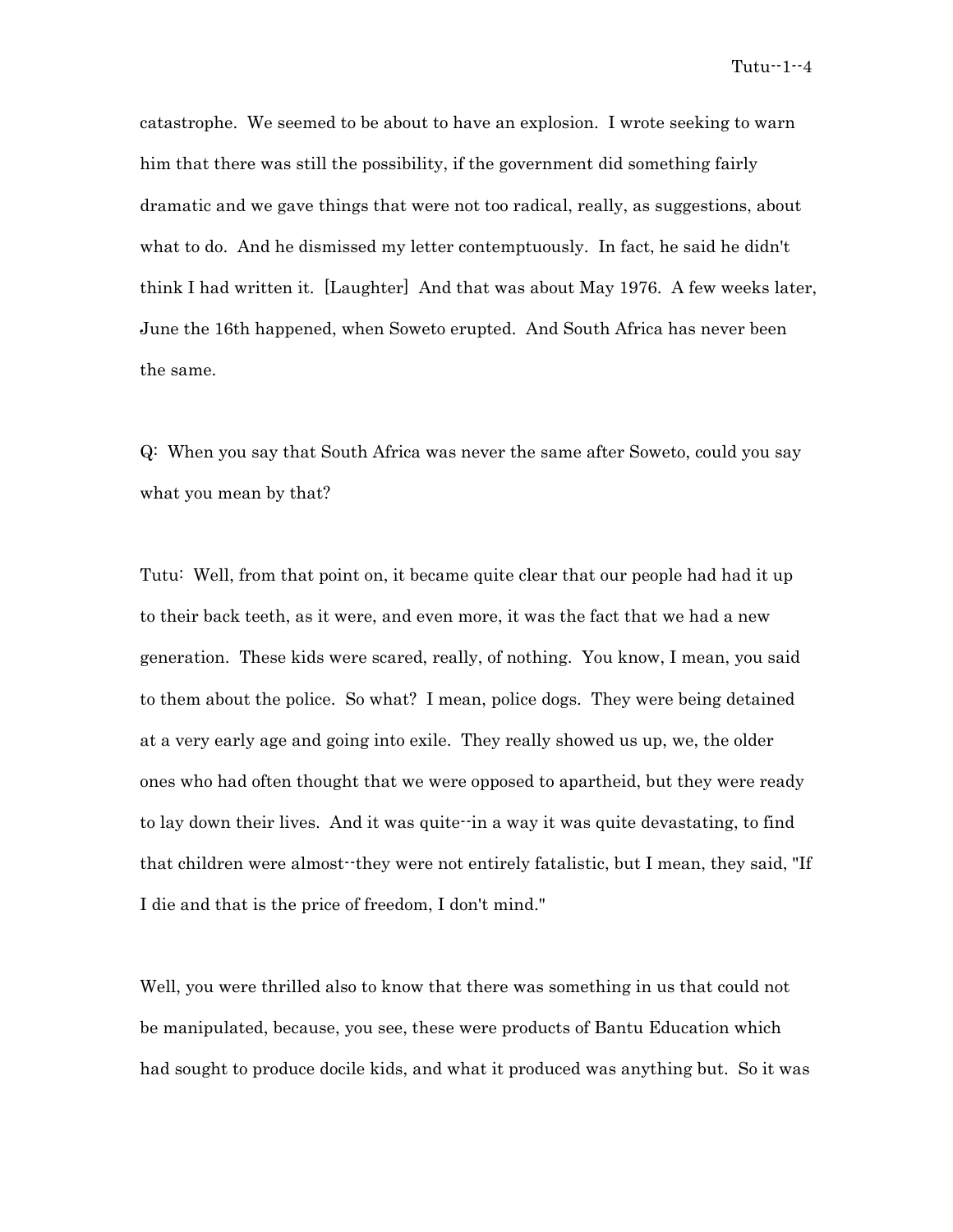an affirmation of a theological verity that we are made for freedom, and that ultimately nothing can subvert that.

Of course, I mean, we've come almost full circle, with South Africa free, and sometimes we used to say, nobody will be free. White people won't be free until black people are free. It sounded often like it was sloganeering, and now white South Africans are discovering that the freedom that we were striving for was actually freedom for all South Africans, black and white, and they are reveling in the wonder of that freedom.

Q: Going back then a little bit to the struggle, between 1976 and 1979, when the student associations were forming, at that point did you believe then that freedom would come in your lifetime?

Tutu: I knew that it was going to come, yes. But in my lifetime, there were very many moments when that was doubtful. In fact, I often used to say, "Well, the things that one believed, you often held on to them by the skin of your teeth." The fact that this was God's world, that goodness would ultimately prevail, it was almost like whistling in the dark. There were many moments when you were saying it really to keep your own morale up, let alone seeking to boost the morale of our people.

But there was no doubt at all that it would ultimately be okay, that freedom would come, but when it came, it was so breathtakingly quick, you know, and even now, one has to keep pinching oneself to say, "Is this for real?" I sometimes go to our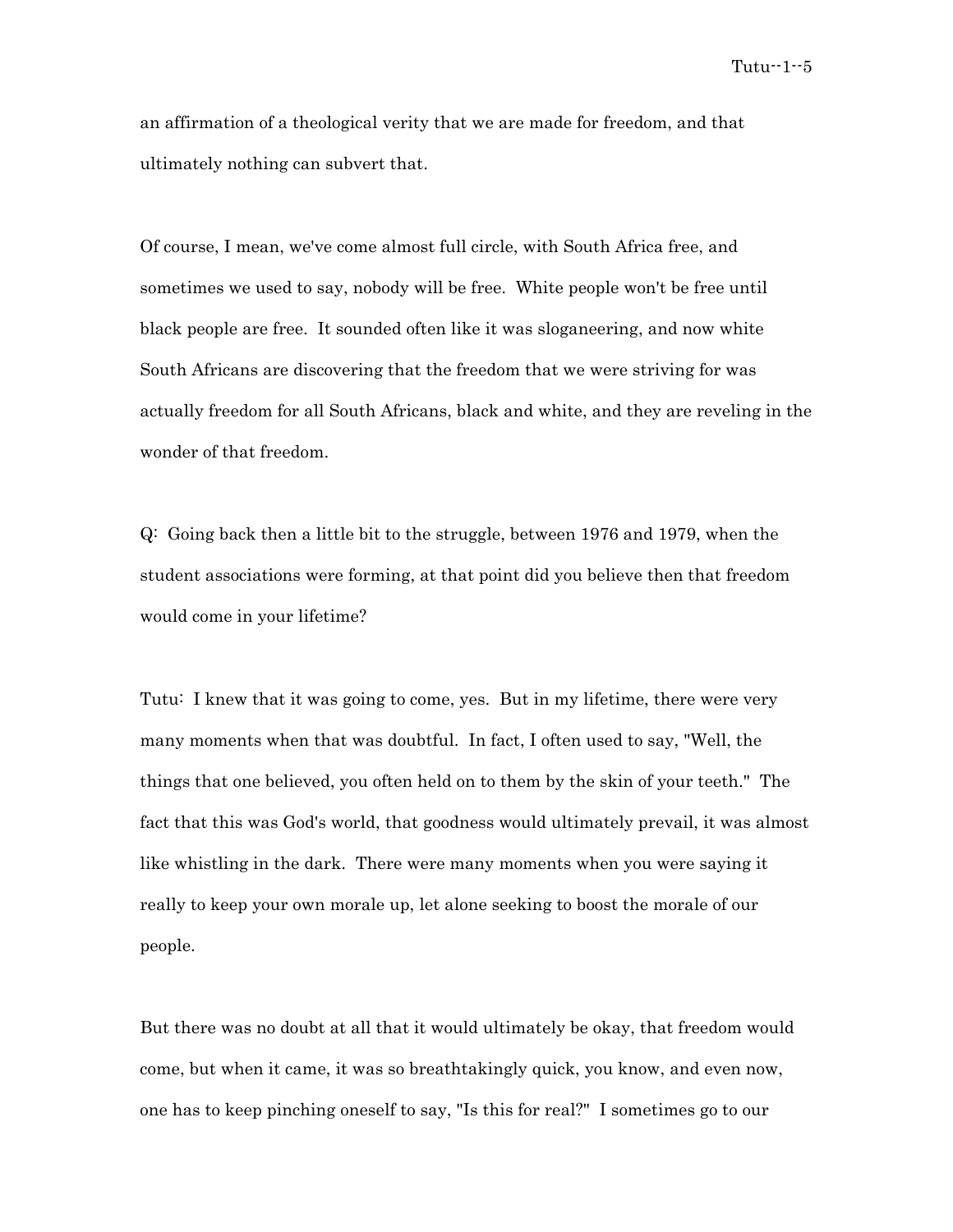Parliament when I'm feeling a little low, and I sit in the public gallery and I look down on all of those guys, and here are all these "terrorists" and now they are cabinet ministers, and the "chief terrorist" is the president at the time, Nelson Mandela, and you say, "God does have an incredible sense of humor."

Q: Going back to the struggle a little bit, back in time again, mid-1980s, even the beginning of the 1980s, the Carnegie Corporation had a long and very complicated history in South Africa. In fact, Mamphela Ramphele said to me, "I told Carnegie, 'You made a big mess in that White Poverty Study. It's time you come and clean it up.'" [Tutu laughs.] Could you talk a little bit and reflect on what you knew about the impact of Carnegie's presence in South Africa?

Tutu: Yes. I think that one of the important things to say whenever we talk about our struggle is how significant it was that we had the support of the international community, and I certainly would, myself, want to pay a very warm tribute to my friendship and the support that I had from David Hamburg.

The important thing about the Carnegie Corporation and its involvement was that it had established its credentials for the whites by its involvement in the poverty study amongst whites in the thirties, that they would not easily dismiss it as being a radical organization from the United States, if it came in, if it was supportive of, to the extent that it would be, of the struggle against apartheid. They couldn't easily just pooh-pooh it, because it had been important in establishing for them what the score was with regard to the poor white problem, because that had very significant impact, that poverty thing, on the psyche of whites.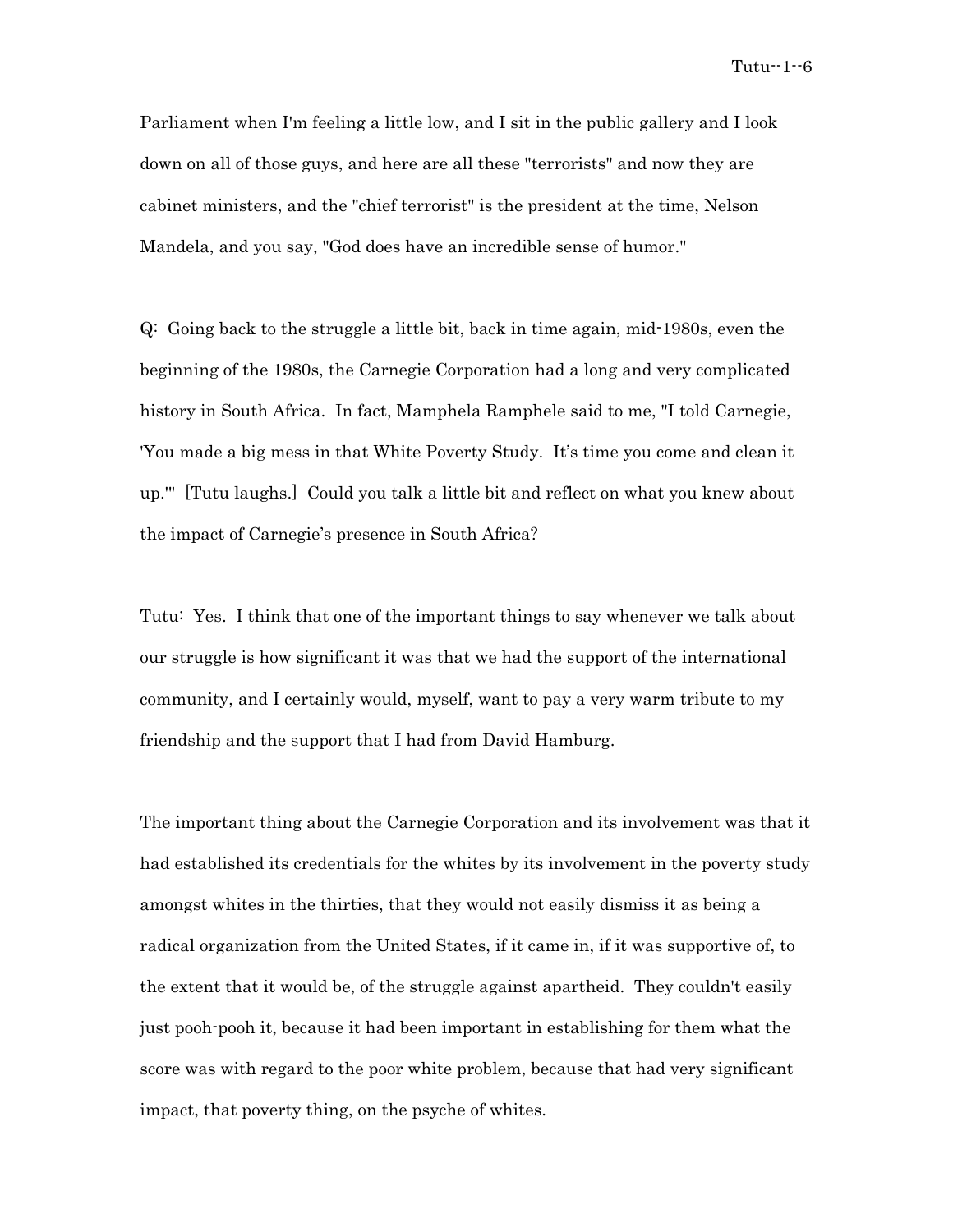It in many ways influenced their ideologies. It influenced what they did get to do ultimately with apartheid, because it's something that was, for them, an unforgettable experience, and they wished that nothing of the sort would happen to them again, and in many ways, you would say that what they then did was to ensure that white people never again found themselves in the kind of straits that they had in the thirties.

Carnegie helped to give the sort of scientific layover for that, and when we had the support of people like the president of Carnegie, who very unobtrusively, very quietly were putting pressures and making representations unobtrusively, quietly, those were important for us. Of course, the new study of poverty, how, for instance, I mean, women were, in particular, a constituency, the feminization of poverty, where many of the victims were women, and how it all sort of came about, that phenomenon in South Africa. I would want to say that when we write the history of our country, your corporation, Carnegie Corporation, will have a very significant niche and we are glad they were on our side. [Laughter]

Q: In terms of their support of legal centers, like the Center for Applied Legal Studies and the Legal Resources Center, what kind of impact did that sustained support of free legal clinics, do you think, have on apartheid in South Africa? Did it help to loosen the bonds of apartheid?

Tutu: Well, you know, I mean, that some of the most important of our legal persons were involved in the Legal Resources Center, because they were sort of the ones who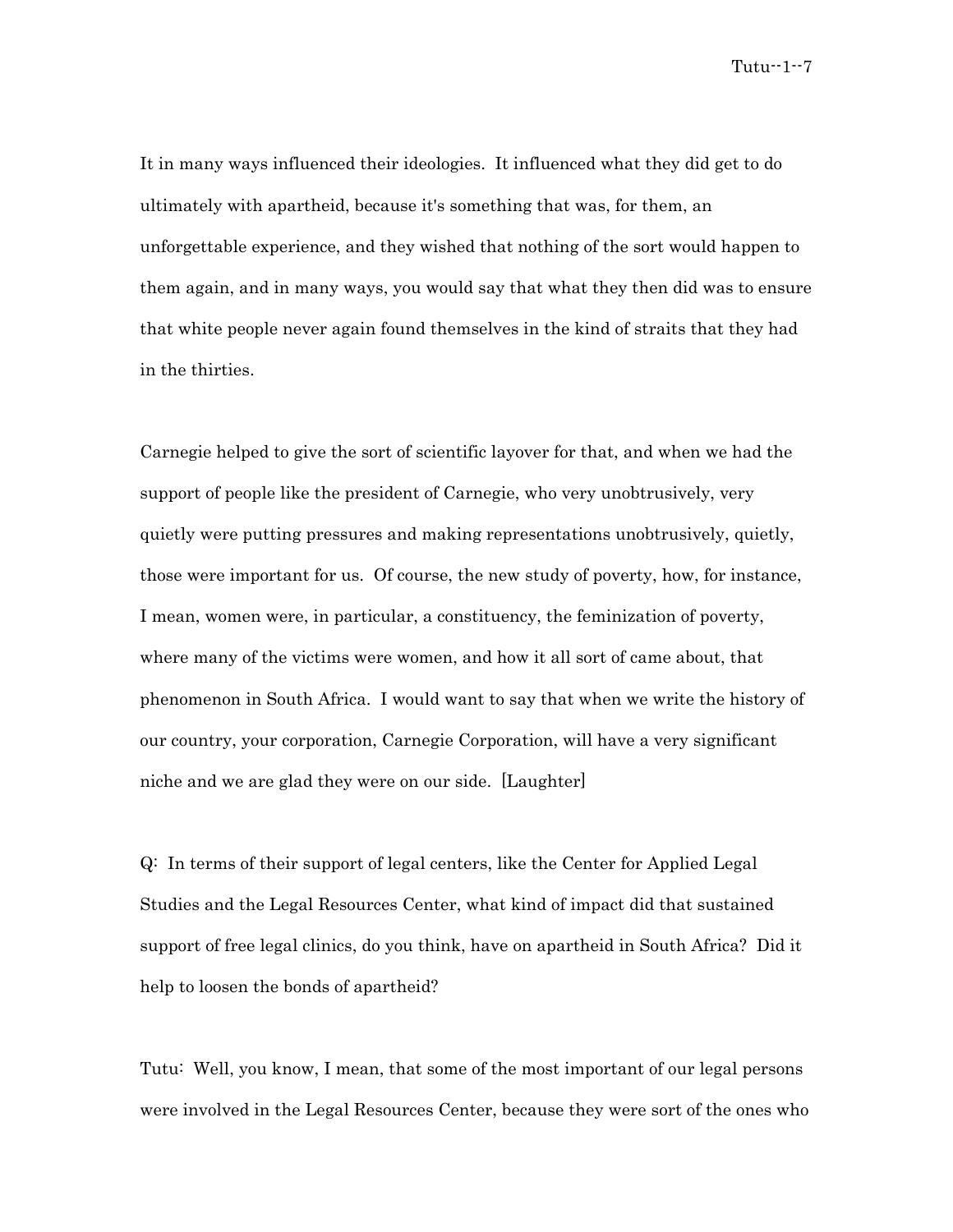were ready to take on cases in the public-interest arena that not too many other people would have easily been ready to take on. And today, I mean, I talked about divine sense of humor. You know, when you think that the president of our Constitutional Court was a very, very important member of the Legal Resources Center, and you look at people like Fikile Bam, who is now president of the Land [Claims] Court, he, too, had, as it were, earned his spurs working in Legal Resources.

Those who supported institutions of that kind can see we did make a significant contribution. The people we helped are now playing a very prominent role in the new South Africa. Even where the assistance in money terms might well have been huge, it was also what you were doing for the morale of people.

It was important for us that institutions with the prestige of the Carnegie Corporation were on our side. I mean, I said it facetiously earlier on, but it was actually quite crucial for us when things were very dark.

Maybe it's good to suffer a little bit from amnesia, because if you keep thinking about the details of repression, such as have been revealed in the Truth and Reconciliation Commission proceedings, maybe you'd get mad. You'd really go crazy. And often we said we have to laugh, because if we didn't laugh, we'd cry so much. And for us it was important when repression was on the rampage. When, in fact, apartheid looked invincible, it was important for us to know that good people, good institutions, supported us. And to the extent that I'm able to do so, I do want to express, on behalf of our people, our very deep gratitude.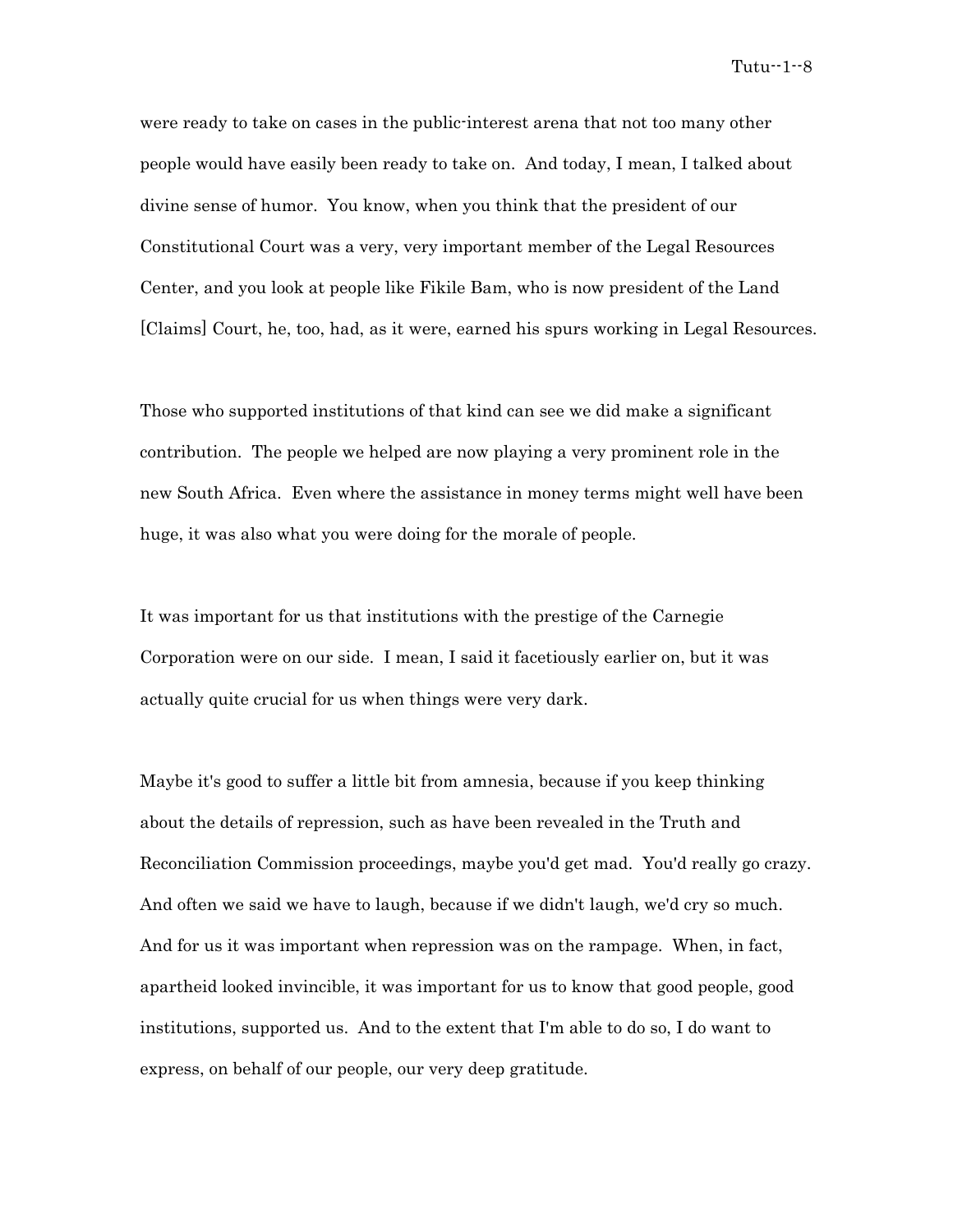Q: Archbishop Tutu, back to the subject of your life and your role in South Africa. We've heard a lot in the press around the world about the role of the ANC and the great leaders like Mandela and so forth and so on. I'm very intrigued by the role that religion was able to play in the struggle in South Africa, since most of those people were out of the country, or underground, or in jail, or dead. Could you talk a little bit about that, particularly, the South African Council of Churches, and then your own role?

Tutu: One of the things, of course, is that Africans, you could almost say instinctively are religious. I once asked a president of one of the African countries, newly independent, which claimed to be Communist, I said, "Can you show me a real Marxist African who is atheistic?" And he had a great deal of difficulty producing one, because I think--and it isn't anything to be boasting about, but we do have a very deep sense of the spiritual, and so we are very deeply religious, which doesn't translate into, therefore, you are good. [Laughter] Because being religious doesn't mean you--religion can be good and can be bad, but it does mean that it plays a very, very important role in our lives, and it does, too, in the lives of the Afrikaners.

That was part of our strength that you could attack them on the basis of what they were saying about themselves. See, they were saying they were Christian and they said they were civilized, they were the last bastion of western civilization, so you were able to use their own words against themselves, and that gave us a leg up, as it were. And then it also meant that we belonged in a worldwide community. Many people aren't always aware of how important it was to know that we were being prayed for all over the place.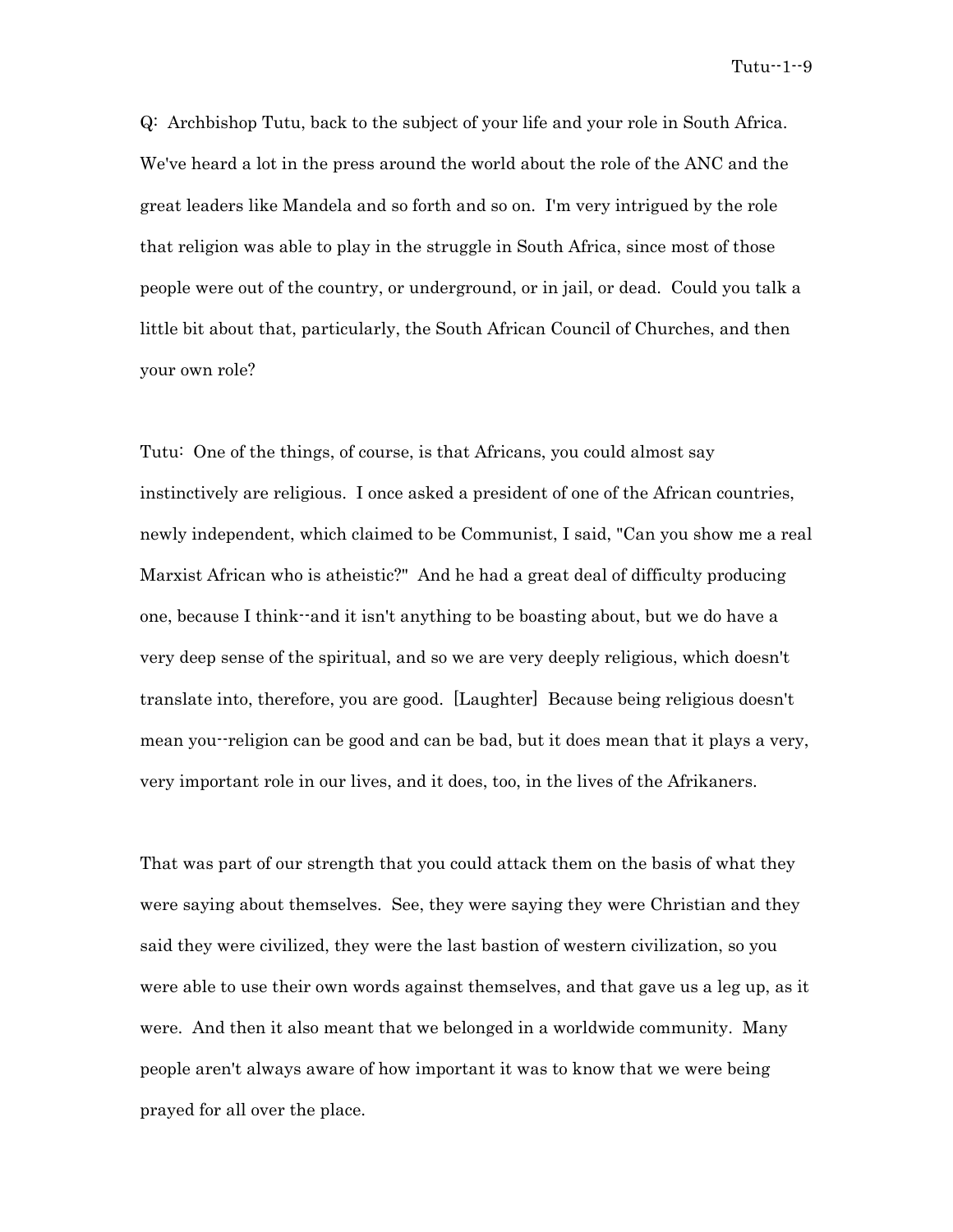Q: I read one place where you had written that you heard that there was a woman who was praying for you in the [California] redwood forest at 2 a.m., and you thought if she were, then you were safe.

Tutu: Yes. The thing is, again, many people think that this is sort of a nebulous thing, but in fact it was a great deal more than this. I mean, it was almost a physical sensation you had, that you were part of this worldwide community. You had dear old ladies in remote, maybe, places, upholding you, and that was important. And to them, too, one would want to say a very big thank you, that the victory that we won was as much their victory as it was ours. That was the other thing about our faith. And then to discover the significance of the scriptures. One found that the scriptures were so utterly, utterly subversive of injustice and oppression. It was great fun, actually, being a Christian. I often told people that it was probably a great deal easier to be a Christian in South Africa in the days of the struggle, than being a Christian, say, in the United States, that the issues were so much more clear. You knew what you were standing for. It was to stand for the truth against the lies of apartheid, so that the ambivalences that are now present, even in the new South Africa, you didn't have. Things were very clear.

And to be able then to seek to uphold the fervor and the faith of our people, being able to say to them that we had a god who was not deaf, who was not blind, who didn't give advice from a safe distance. We had a god who enters the fiery furnace with you and doesn't say to you, "Well, you know, when you are exposed to fire, you ought to wear asbestos and protective--" No, God comes into the fire with you,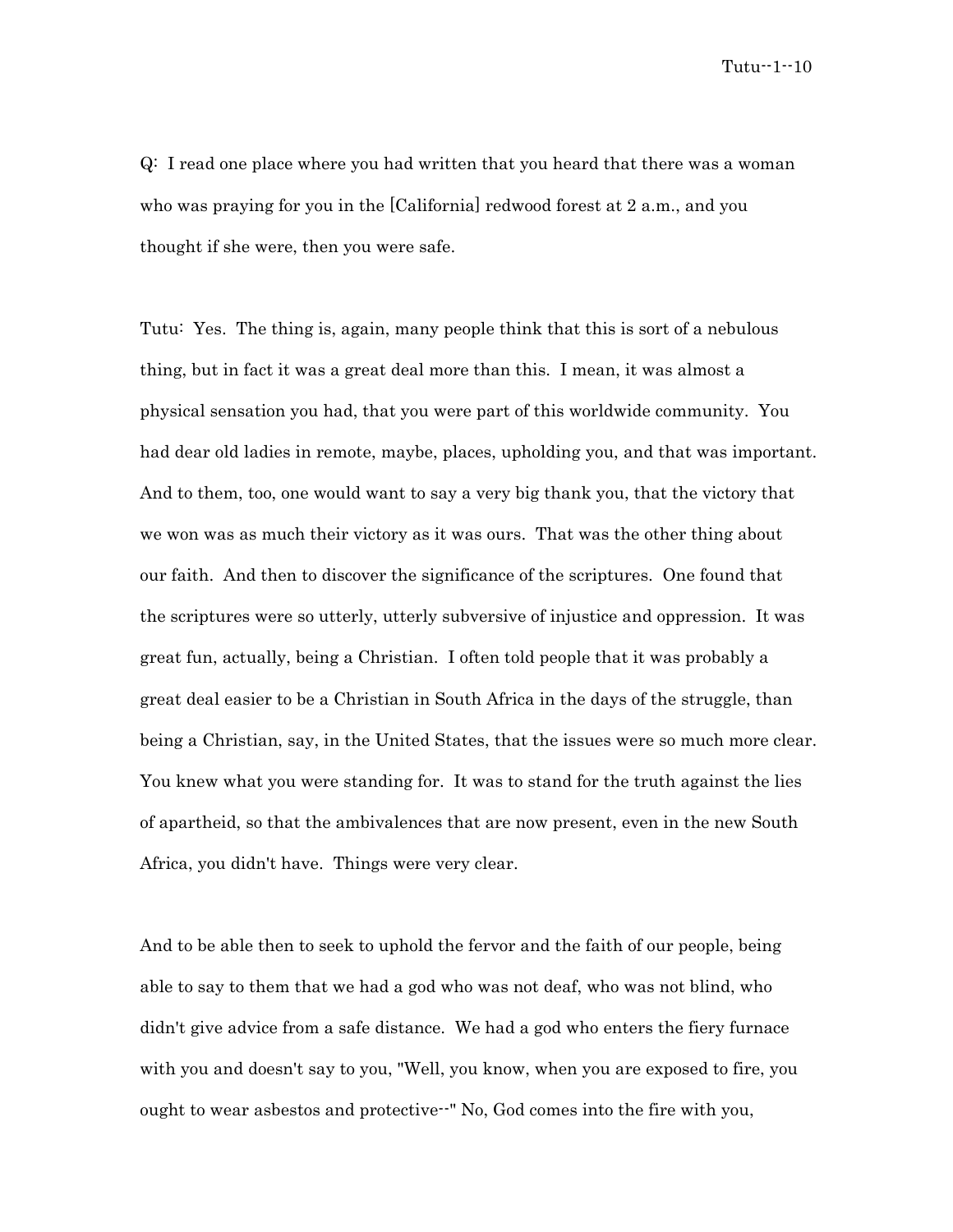because this is Emmanuel. Incredible. I mean, it was almost as if the scriptures were a textbook written specifically for your particular situation. It's been an incredible privilege, a very incredible privilege.

Q: It also must have been incredible for you to be the co-chair of the Truth and Reconciliation Commission and I know that Carnegie has chosen to support you in writing about that. If you could talk a little bit about that part  $\cdot$  that piece of the peace process, the reconciliation, the forgiveness.

Tutu: One of the things that has got to hit me very strongly is the fact that we human beings have an incredible capacity for evil, and what has emerged in the Commission, the things of which we are capable, and that is devastating, but that's just part of the story.

The other part of the story is the exhilaration. I mean, it is actually an extraordinary sense that you have. Yes, we have this capacity for evil, but even more wonderfully, we have a capacity for good. We have a capacity for being magnanimous, for being generous, for being willing, even after considerable suffering, willing to be forgiving. And that fills you with so much hope.

It's almost a paradox that having looked the beast in the eye, instead of being dumped in despair and despondency, one comes away from that experience with a glorious view of what human beings are, what human beings can do, that we are actually made for goodness, and that there is a great deal of good in the world. Yes, there's a lot of evil, but there's also a great deal of good, and not necessarily the good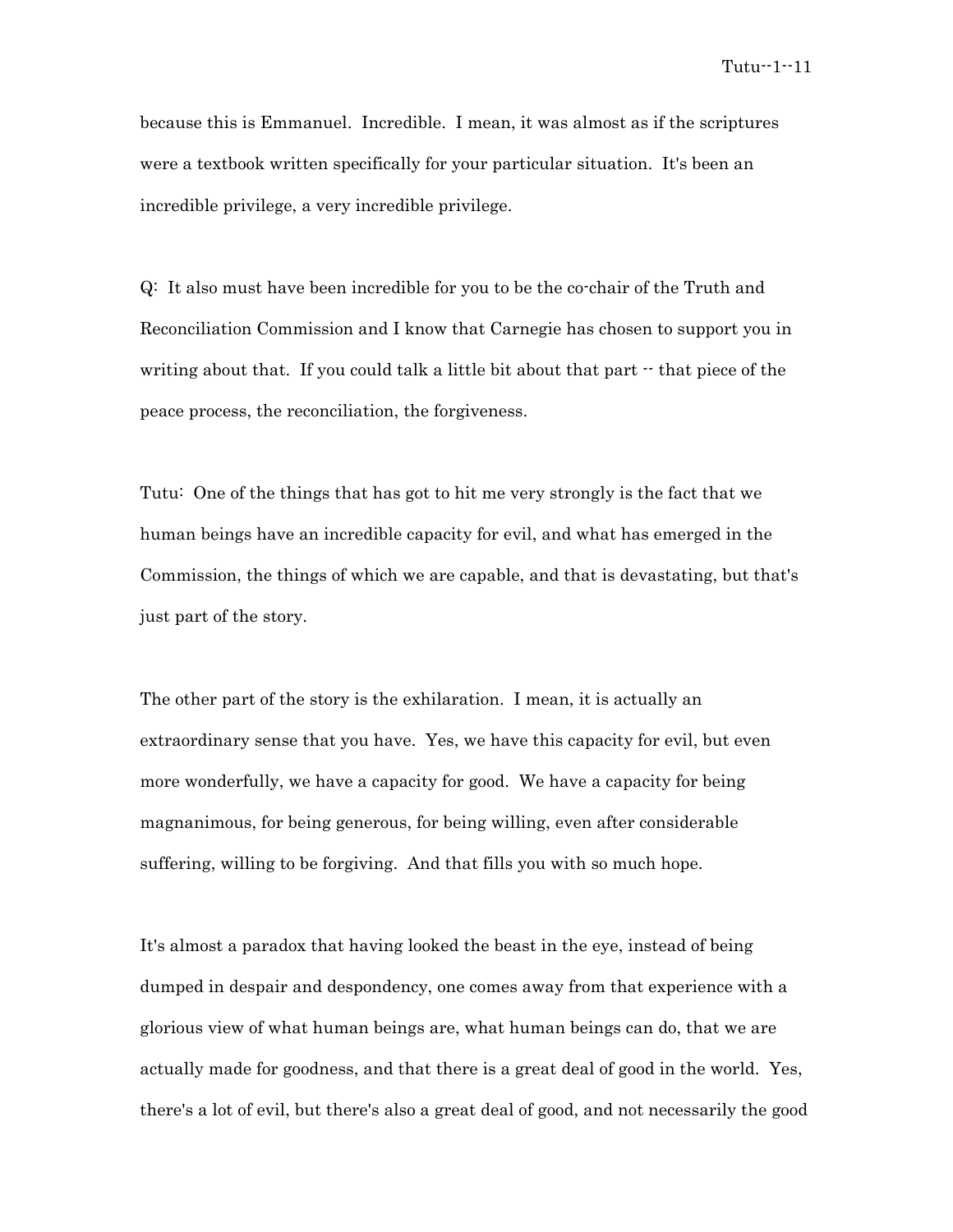that hits front pages. It's people doing things that don't get sensational headlines. People just being good, people just being caring. People being compassionate, often at great risk to themselves. I mean, when you read stories of genocide, it's almost always the awful things. We don't hear of how people in those situations were ready to risk their lives to protect someone who was at risk.

And I would want to be able to say maybe as one of the last things I'd love to do, as I ride out into the sunset, is to say to all of us, we were made by God to be like God and we're made for God, we're made for goodness, we're made for transcendence, we're made for beauty, we're made for truth, we're made for generosity, for laughter, for goodness.

Q: The book, South Africa: The Cordoned Heart, was also a very important part of the dissemination of the findings of the study of black poverty, and in it there's a picture of you at one of the removals, after having held a prayer vigil, and I just wanted to know the story behind that vigil a little bit--because it's interesting, the role of prayer and the role of vigils in this whole struggle. [Clark is referring to a picture that shows Tutu standing with residents of Mogopa after an all-night vigil to protest against removals in 1983. The photograph, included in South Africa: The Cordoned Heart, was taken by Wendy Schwegmann.]

Tutu: Those people were fantastic. I mean, we went to them because they had been told that they were going to be forcibly removed from their ancestral lands, and the government had done everything to harass them. They'd stopped their water supply, they'd demolished schools and clinics and churches and shops. These people were